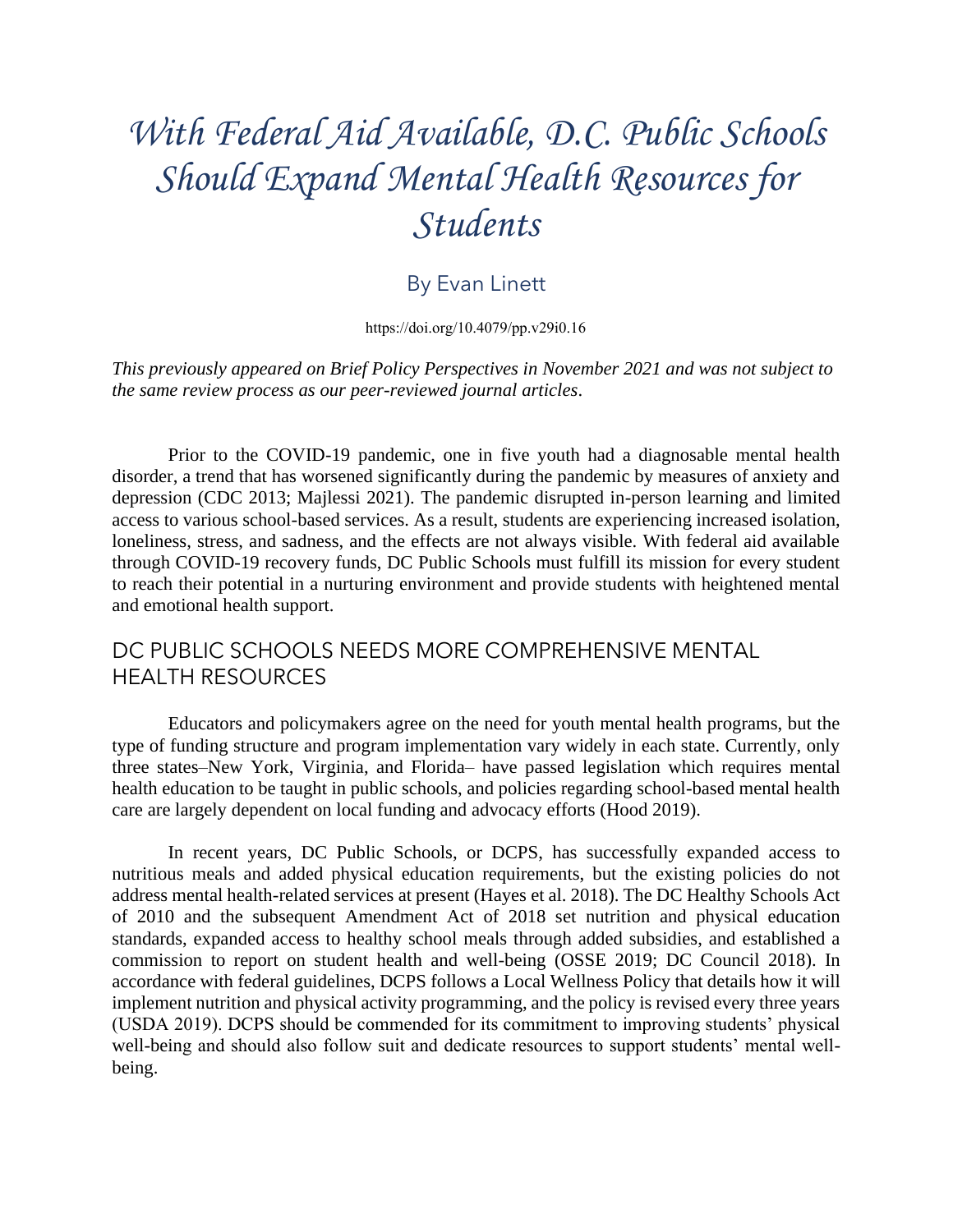for underserved areas and populations, DCPS should consider expanding its school-based health and can serve as a student's regular health provider or as a supplemental provider (DC Health, n.d.). In the United States, the number of school-based health centers has more than doubled in the last two decades, and states such as Delaware now require all public secondary schools to have a school-based health center compliant with state regulations (Love et al. 2019; Delaware General As DC continues to grapple with ensuring access to health services for youth, particularly centers. Each center offers comprehensive primary health resources, including mental health care, Assembly 2016).

 poverty. Particularly for low-income students, schools serve as a place to get connected with Among its 115 schools, DCPS currently has seven school-based health centers in operation, four of which are in Wards 7 and 8, the areas of the District with the highest concentrations of mental health services and resources. Given that youth are six times more likely to seek mental health treatment at school than in other community settings, the school-based health centers have played an important role in providing DCPS students with access to mental health care during the pandemic (US Department of Education 2021).

## HOW DC PUBLIC SCHOOLS CAN INVEST IN MENTAL HEALTH

 Since March 2020, DCPS has received nearly \$300 million in COVID-19 federal relief funds to support school efforts (DCPS 2021). The current plan allocates \$129 million to fund With approximately \$170 million to spend beginning in Fiscal Year 2022, DC Public Schools should dedicate a portion of the federal funds towards student mental health services to accomplish school reopening plans, technology access, and academic support for students identified as at-risk. the following activities:

- Open more school-based mental health centers. These centers have the potential to greatly expand access to mental health care services for students, particularly in Wards 7 and 8, the areas of the District with the largest concentrations of low-income students and students of color.
- Increase the availability of virtual care options for mental health. Expand virtual care options such as telemedicine within school-based health centers to guarantee that all students have access to the mental health care they need.
- **Develop an age-appropriate mental health education curriculum.** Teach students to identify signs of mental health issues within themselves and within their peers. Hire at least one staff member within each school to teach the mental health curriculum.
- **Educate parents on how to recognize and address mental health issues.** School mental health professionals can provide useful information to help parents recognize the signs of mental health issues like depression or suicidal thoughts/tendencies and seek help.
- **Implement mental health education standards into the Local Wellness Policy.** DC should set clear guidelines for the staffing and teaching of mental health into the current local wellness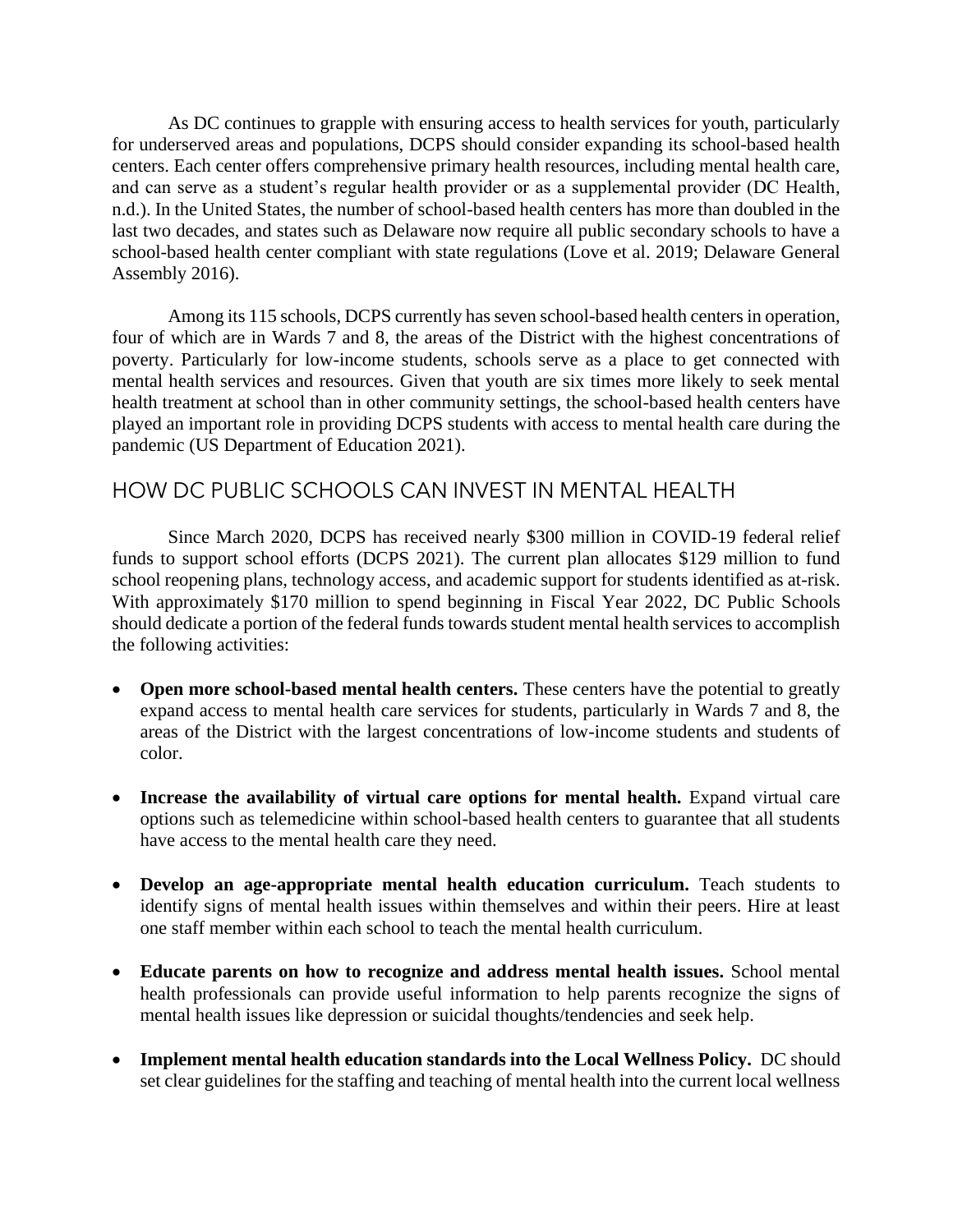policy, to assure uniform quality across public schools and allow for the policies to be reevaluated once every three years.

### THE TIME IS NOW

 States are experiencing a mental health crisis, and the COVID-19 pandemic has further exacerbated these effects. By devoting a portion of federal relief funding towards mental health services, DC Public Schools can have a major role in addressing this crisis. The need is high. The funds are available. The solutions are clear. The moment is right to get students the mental health An overwhelming amount of research shows that children and adolescents in the United support they need.

 **If you or someone you know is experiencing a mental health crisis, call the National Suicide Prevention Lifeline at (800)-273-8255, or text MHA to 741741 to connect with a trained Crisis Counselor from Crisis Text Line.**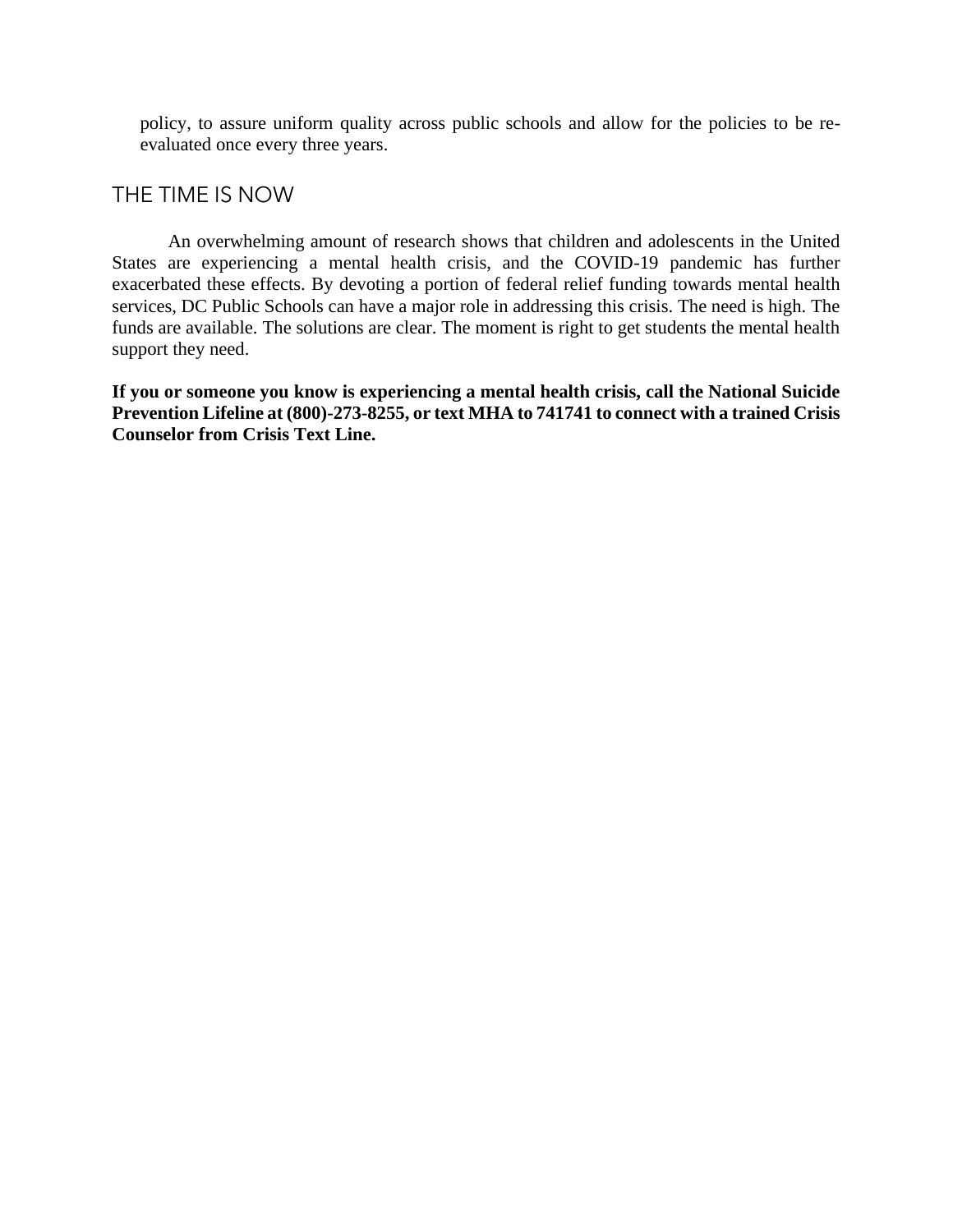#### REFERENCES

- Centers for Disease Control and Prevention. 2013. "Key Findings: Children's Mental Health Report." Centers for Disease Control and Prevention, May 16, 2013. [https://www.cdc.gov/childrensmentalhealth/features/kf-childrens-mental-health](https://www.cdc.gov/childrensmentalhealth/features/kf-childrens-mental-health-report.html)[report.html.](https://www.cdc.gov/childrensmentalhealth/features/kf-childrens-mental-health-report.html)
- Council of the District of Columbia. 2018. "Healthy Schools Amendment Act." Council of the District of Columbia, November 13, 2018. [https://lims.dccouncil.us/downloads/LIMS/38261/Meeting2/Enrollment/B22-0313-](https://lims.dccouncil.us/downloads/LIMS/38261/Meeting2/Enrollment/B22-0313-Enrollment.pdf) [Enrollment.pdf.](https://lims.dccouncil.us/downloads/LIMS/38261/Meeting2/Enrollment/B22-0313-Enrollment.pdf)
- Delaware 148th General Assembly. 2016. "House Bill 234: An Act to Amend Title 14 of the Delaware Code Relating to School-Based Health Centers." Delaware 148th General Assembly, July 20, 2016. [https://legis.delaware.gov/BillDetail?legislationId=24680.](https://legis.delaware.gov/BillDetail?legislationId=24680)
- District of Columbia Health Department. Accessed November 4, 2021. "School Based Health Centers." DC Health Department. [https://dchealth.dc.gov/service/school-based-health](https://dchealth.dc.gov/service/school-based-health-centers)[centers.](https://dchealth.dc.gov/service/school-based-health-centers)
- District of Columbia Public Schools. 2021. "Elementary and Secondary School Emergency Relief (ESSER) Overview." District of Columbia Public Schools, 2021. [https://dcpsbudget.com/budget-data/central-office-budgets/covid-19-agency-budget](https://dcpsbudget.com/budget-data/central-office-budgets/covid-19-agency-budget-additions/)[additions/.](https://dcpsbudget.com/budget-data/central-office-budgets/covid-19-agency-budget-additions/)
- Hayes, Clarissa, Randy Rosso, and Crystal FitzSimons. 2018. "Afterschool Suppers: A Snapshot of Participation." *Food Research & Action Center*, October 2018. [https://frac.org/wp](https://frac.org/wp-content/uploads/afterschool-report-october-2018.pdf)[content/uploads/afterschool-report-october-2018.pdf.](https://frac.org/wp-content/uploads/afterschool-report-october-2018.pdf)
- Hood, Lucy. 2019. "More states requiring mental health education." *K-12 Dive*, September 3, 2019. [https://www.k12dive.com/news/more-states-requiring-mental-health](https://www.k12dive.com/news/more-states-requiring-mental-health-education/561250/)[education/561250/.](https://www.k12dive.com/news/more-states-requiring-mental-health-education/561250/)
- Love, Hayley E., John Schlitt, Samira Soleimanpour, Nirmita Panchal, and Caroline Behr. 2019. "Twenty Years Of School-Based Health Care Growth And Expansion." *HealthAffairs*, May 2019. [https://doi.org/10.1377/hlthaff.2018.05472.](https://doi.org/10.1377/hlthaff.2018.05472)
- Majlessi, Sophia. 2021. "National Council for Mental Wellbeing Poll Finds Youth Mental Health Worsened Dramatically Because of COVID-19 Pandemic." *National Council for Mental Wellbeing*, September 8, 2021. [https://www.thenationalcouncil.org/press](https://www.thenationalcouncil.org/press-releases/national-council-for-mental-wellbeing-poll-finds-youth-mental-health-worsened-dramatically-because-of-covid-19-pandemic/)[releases/national-council-for-mental-wellbeing-poll-finds-youth-mental-health-worsened](https://www.thenationalcouncil.org/press-releases/national-council-for-mental-wellbeing-poll-finds-youth-mental-health-worsened-dramatically-because-of-covid-19-pandemic/)[dramatically-because-of-covid-19-pandemic/.](https://www.thenationalcouncil.org/press-releases/national-council-for-mental-wellbeing-poll-finds-youth-mental-health-worsened-dramatically-because-of-covid-19-pandemic/)
- Office of the State Superintendent of Education. 2019. "Healthy Schools Act Informational Guide." Office of the State Superintendent of Education, November 2019. [https://osse.dc.gov/service/healthy-schools-act.](https://osse.dc.gov/service/healthy-schools-act)